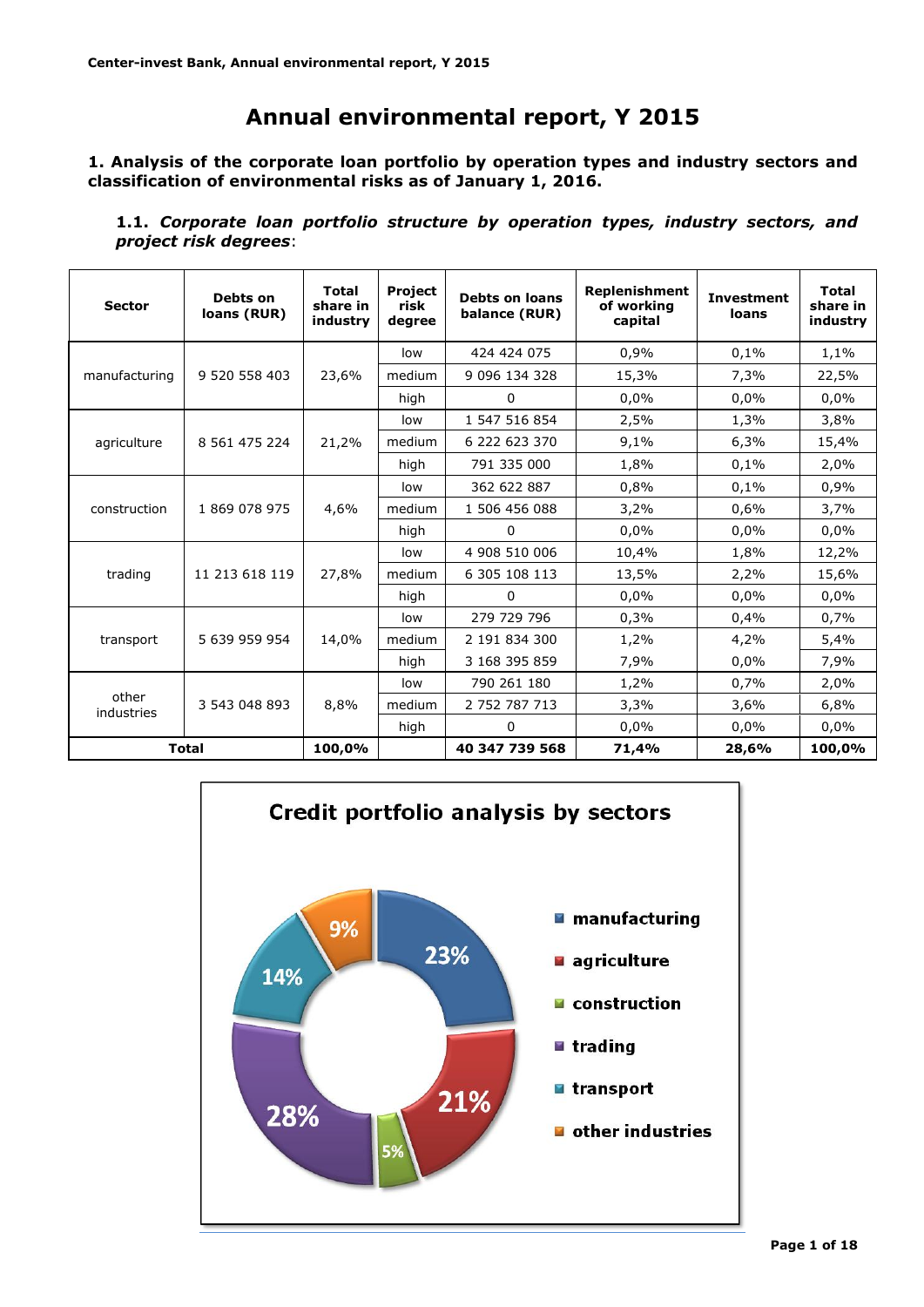| 1.2.     |  |  | Credit portfolio structure by environmental, social, and project risk |  |  |
|----------|--|--|-----------------------------------------------------------------------|--|--|
| degrees: |  |  |                                                                       |  |  |

| <b>Risk</b><br>degree | Environmental risk,<br>debts on loans (RUR) | <b>Share</b> | Social risk,<br>debts on loans (RUR) | <b>Share</b> | <b>Project risk, debts</b><br>on loans (RUR) | <b>Share</b> |
|-----------------------|---------------------------------------------|--------------|--------------------------------------|--------------|----------------------------------------------|--------------|
| low                   | 21 673 491 265,45                           | 53.7%        | 22 292 647 642                       | 55.3%        | 8 313 064 798.29                             | 20,6%        |
| medium                | 13 347 728 365 16                           | 33.1%        | 11 186 272 220                       | 27.7%        | 28 074 943 911.64                            | 69,6%        |
| high                  | 5 326 519 937.88                            | 13.2%        | 6868819707                           | 17.0%        | 3 959 730 858.56                             | 9.8%         |





| Ecological<br>risk level | Social<br>risk level | Amount<br>(ths. rub.) | <b>Share</b> |
|--------------------------|----------------------|-----------------------|--------------|
| low                      | low                  | 19 051 152 021        | 47,22%       |
| low                      | medium               | 2 452 878 256         | 6.08%        |
| low                      | high                 | 169 460 988           | 0,42%        |
| medium                   | low                  | 3 018 636 611         | 7,48%        |
| medium                   | medium               | 8 503 735 234         | 21,08%       |
| medium                   | high                 | 1825 356 520          | 4,52%        |
| high                     | low                  | 222 859 010           | 0,55%        |
| high                     | medium               | 229 658 730           | 0,57%        |
| high                     | high                 | 4874002198            | 12,08%       |



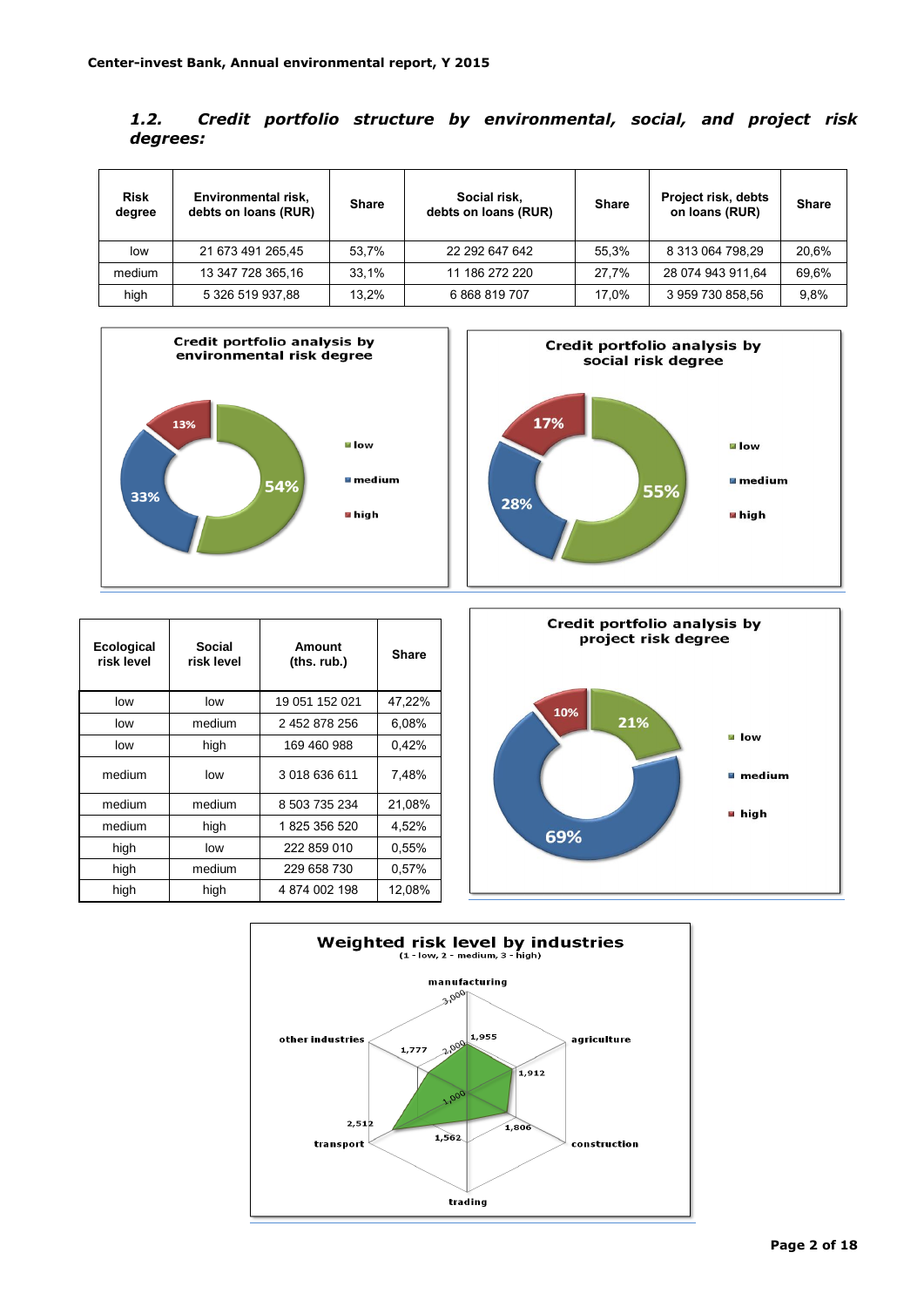The following diagram presents groups of high project risk customers by industries.



#### **2. Describe how the environmental procedures were included in the operation approval process:**

In 2010 the Bank adopted a new version of «Environmental and Social Policy» (06.09.2010, amendments dd. 01.02.2011, dd. 11.09.2012, dd. 23.04.2014), which was agreed with the main shareholders and partners of the Bank.

The Environmental and Social policy of JSC CB Center-invest (further 'Policy') is a key element of the process of decision-making in the Bank related to financing and approval of projects, and monitoring of their realization.

The purpose of the Policy consist in description of the commitments and procedures supporting the generally recognized principles of promotion of the 'environmentally safe and steady development' in all business operations in the domains of banking, investment, and technical cooperation, as a fundamental aspect of a rational conduct of business.

Center-Invest Bank prefers to finance the projects capable of bringing additional environmental and social yields. Special attention is paid to projects including elements aimed at solution of priority environmental and social problems characteristic of the region, where the Bank operates, such as mitigation of the climate change consequences and the corresponding adaptation measures, desertification, preservation of biodiversity, power and resources saving, reduction of the scale of poverty, promotion of good labor conditions, overcoming of social alienation, access to the basic services, equality of sexes, transparency and social development.

The Bank understands the importance of the measures for mitigation of the climate change consequences and corresponding adaptation, and their priority in the context of its operations in the region. It intends to further develop its approach to solution of the climate change problems, especially with regard to reduction of the greenhouse gas emissions, adaptation, use of renewable energy sources, and rising of power efficiency, and to intensify its efforts for solution of these problems within the framework of its operations.

All projects funded by the Bank are subjected to preliminary environmental and social assessment to assist in taking decisions on expediency of financing of a particular activity and, in case of a positive decision, determination of the approach to solution of the environmental and social problems. Such a preliminary social and environmental assessment is a part of the process of general preliminary assessment of the project, which presupposes assessment of the financial, and goodwill risks, and identification of opportunities to improve the environmental or social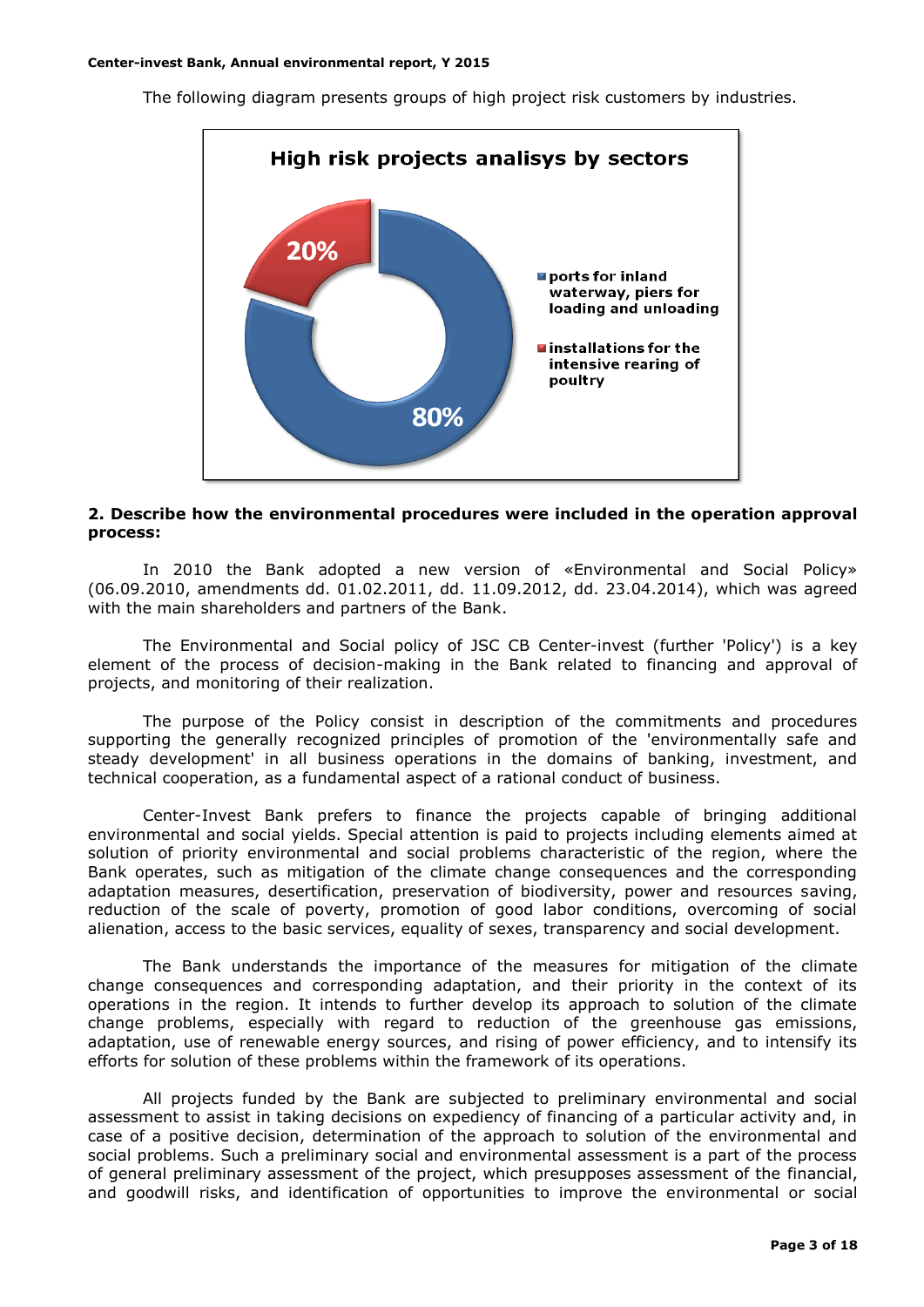situation. This preliminary assessment takes into account the nature and the scale of the project, and is commensurate with the level of environmental and social risks and their consequences.

Center-Invest Bank may refuse from financing of a proposed project for environmental or social reasons in the events when, for instance, such project does not provide for satisfactory methods of solution of environmental and social problems within the time limits deemed reasonable by the Bank, or when the level of residual consequences is inadmissibly high. Besides, there is a list of operations, which the Bank will not finance. That list is contained in the appended 'Environmental and Social Exclusion List of Center-Invest Bank.

Based on environmental and social criteria, Center-Invest Bank classifies the proposed projects by the following categories depending on the level of environmental and social risks: 'A' or 'high-risk', 'B' or 'medium-risk', 'C' or 'low-risk' (Annex 3). This is needed to provide for the scale of the potential environmental and social consequences and problems connected with the proposed projects, and to determine the nature and depth of the required analysis of the environmental and social aspects of each project, the extent of disclosure of information, and cooperation with the interested parties, account taken of the character, the location, the environmental sensitivity, and the scale of the project, as well as the nature and severity of the concomitant environmental consequences and problems. The Bank refers to Category 'A' all projects described in the appended 'Category 'A' Projects', and the projects characterized by a 'high' level of environmental and social risks based on assessment carried out in accordance with the appended 'Criteria of Assessment of Environmental and Social Risks' (Annex 4).

Center-Invest Bank will monitor compliance with the environmental and social commitments under the projects. If the results of monitoring show that the project realization circumstances have changed, or that the customer does not comply with its obligations to observe the requirements, the Bank will work out the corrective actions in collaboration with the customer, and/or resort to the appropriate legal remedies provided for in the contractual and legal documents.

#### **3. Specify the details of the operations, the execution of which was refused for environmental reasons, in particular because of actual or alleged failure to comply with the Exclusion List:**

No such cases found.

**4. Specify the details of the operations, the execution of which was refused for environmental reasons, because of failure to comply with the laws on health or safety:**

No such cases found.

**5. Specify the details of significant environmental problems connected with the borrowers, during the accounting period. In particular:**

- **Accidents / court hearings / lawsuits,**
- **Cases of non-compliance with the applicable laws on environment protection, heath, or safety, resulting in fines, penalties, or non-compliance rates,**
- **Cases of non-compliance of the borrowers with the environmental provisions of the agreements signed with the Bank:**

No such cases found.

**6. Specify the details of the loans / investments / guarantees, etc. used for financing of environmental improvements, such as greater efficiency of energy utilization, reduction of energy consumption, reduction of volumes of water consumption, switchover to clean technologies, lower payments for the issue of permits, or minimization of fines as a result of environmental improvements:**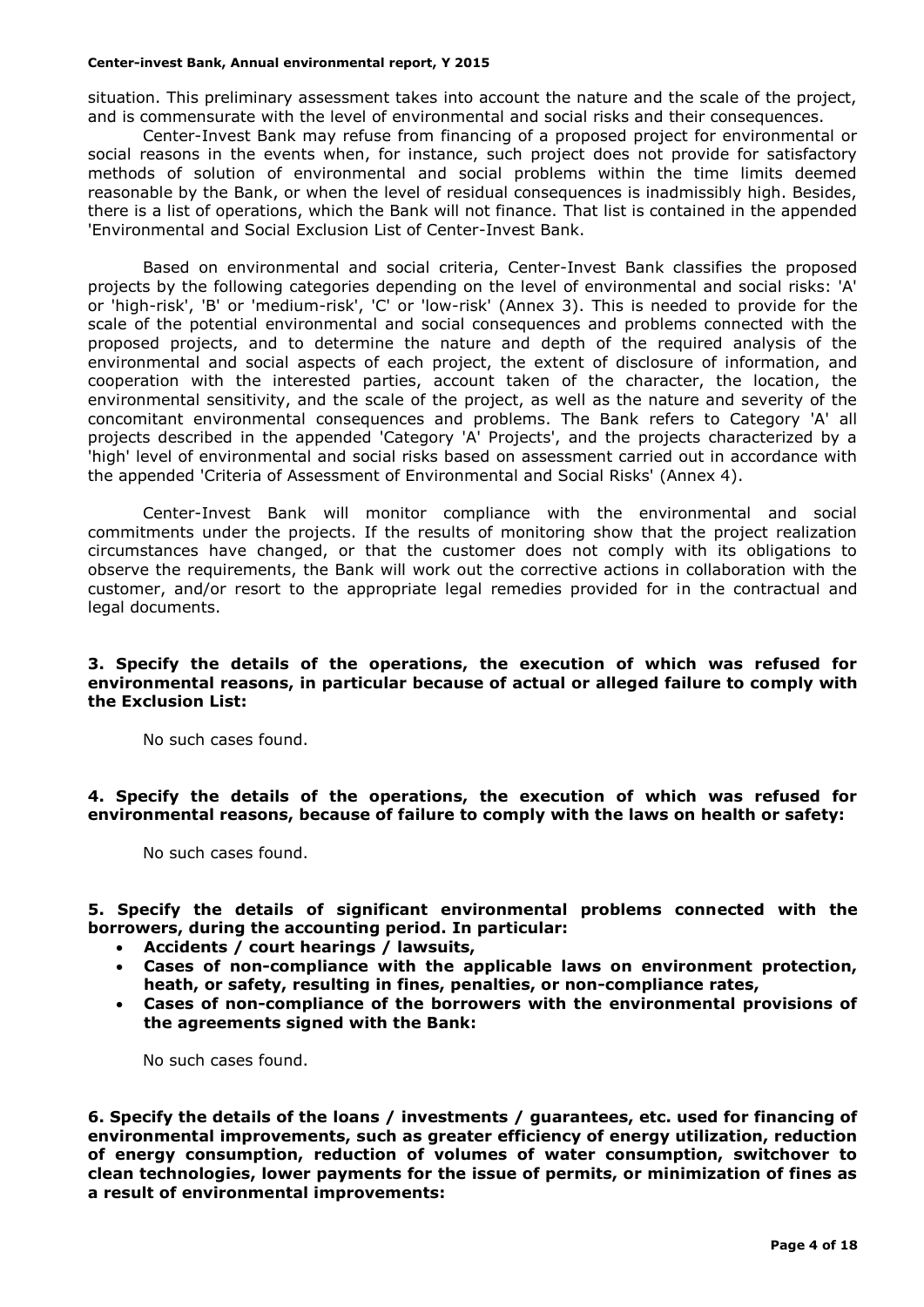According to the results of 2015 the bank's loan portfolio includes 4 303 energy efficiency projects for the total amount of 2 202.3 million rubles.

Breakdown of financed energy efficiency projects by industries provided below:

| <b>Industry</b>          | Number of<br>projects | Projects amount (RUR) | Amount of financing (RUR) | <b>Share</b> |
|--------------------------|-----------------------|-----------------------|---------------------------|--------------|
| agriculture              | 95                    | 1 042 036 524         | 879 630 047               | 40,4%        |
| production               | 19                    | 251 131 181           | 223 725 100               | 10,2%        |
| residential              | 4 185                 | 1080 611 387          | 1080 611 387              | 49,1%        |
| housing, communal, other | 11                    | 23 025 000            | 18 310 000                | 0.3%         |
| <b>Total</b>             | 4 3 0 3               | 2 396 804 092         | 2 202 276 534             | 100,0%       |

Center-invest Bank's success in financing energy efficiency projects is attributable to the fundamentally new approach that we have developed for our customers in southern Russia: sustainable lending. This new strategy combines technical, financial and social engineering.

The list of all energy efficiency projects (except Residential loans portfolio) provided in 2015 with indication of Energy savings (per unit) and Reduction of  $CO<sub>2</sub>$  (tones per annum) is given in Annex 5. Total  $CO<sub>2</sub>$  reduction for 2015 equals 15 067 ton.



#### **7. Specify the details of the bad debts arising as a result of environmental problems:**

No such cases found.

#### **8. Describe the methods of monitoring of the nature protection activities of the borrowers (e.g. on-site visits by the Bank employees, inspection by the environment protection / sanitary control bodies, copies of new permits, reports of borrowers):**

The Bank supervises over all projects included in its portfolio, in order to secure compliance with the environmental, social, and other requirements for the project. The borrowers are inspected on site, on the quarterly basis, by the employees of the Economic Security Directorate of the Bank, who perform, inter alia, the visual control of the borrower's compliance with the environmental requirements of the Bank. In the event of violations, the Bank chooses the appropriate course of action, and informs the company involved in the project about the need to take the corresponding corrective measures.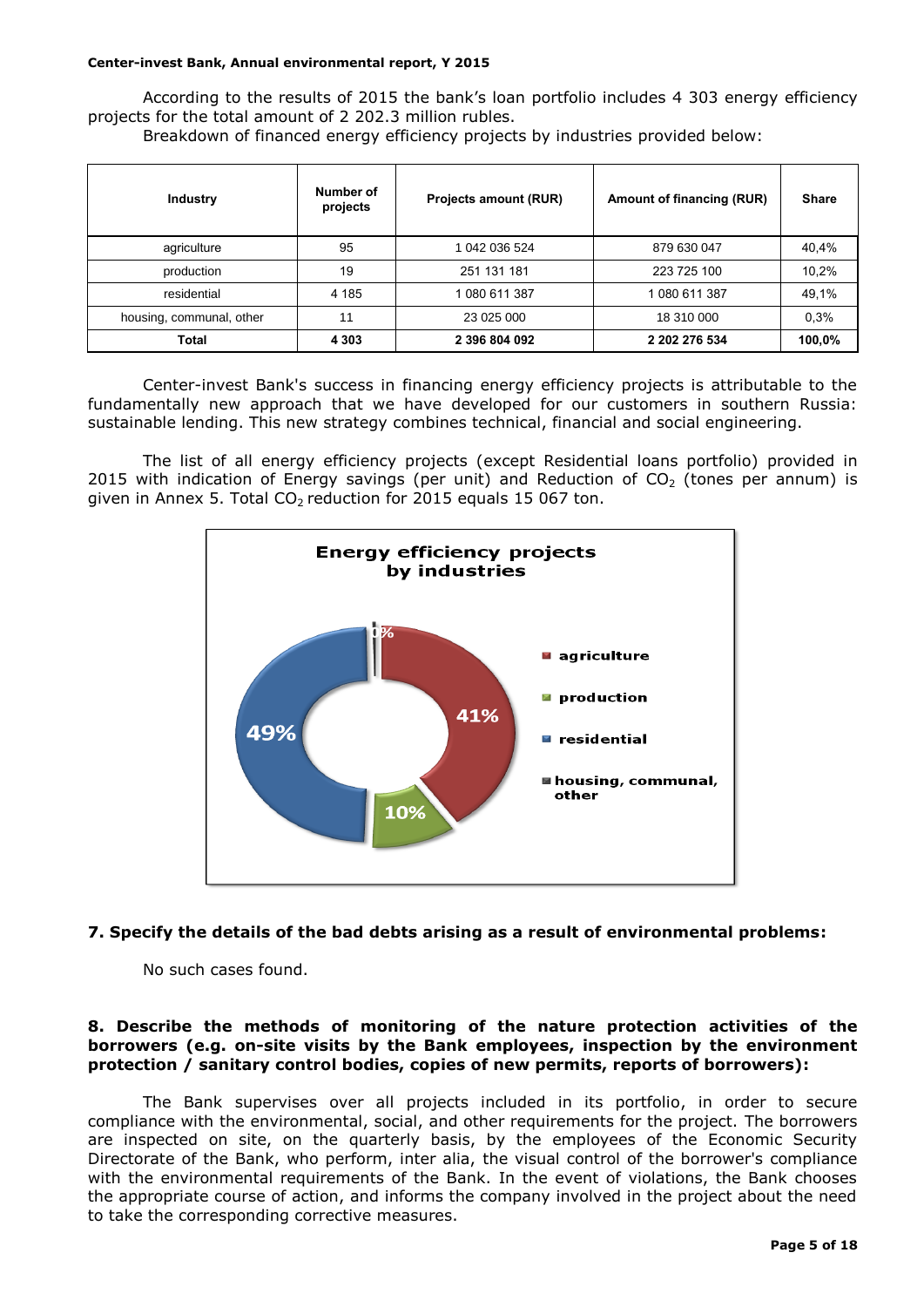#### **9. Specify the surname and the title of the employee(s) responsible for adoption of the environmental procedures:**

Sergey Y. Smirnov – Deputy Chairman of the Executive Board of Center-invest Bank - in charge of coordination of the processes used for the adoption of the environmental procedures at Center-invest Bank, Environmental secretary of Center-invest Bank;

Olga E. Fofonova – Senior Economist of the Corporate lending department.

### **10. Specify the difficulties and / or constraints in connection with the adoption of the environmental procedures:**

Main problems:

- low level of environmental awareness of the customers the project sponsors;
- underestimation by them of the importance of the environmental audit for modernization of their productions;
- insufficient information available to the public on the decisions capable of adversely effecting the quality and purity of the environment.

#### **11. Additional "sustainable" information:**

Since recently, starting from 2012, Center-invest Bank has adopted a new strategy "Sustainable banking business model" which has defined its approach to banking business in the Southern Russia. It is not a marketing tool, but a new way of thinking and banking in Russia.

Disclosure & transparency: annual audit by PWC, Moody's rating confirmed at B1 positive, in 2007 Center-invest Bank was the first Russian bank to be a finalist and prize winner in the FT Sustainable Banking Awards**:** Dr. Vysokov won the silver medal in the "Sustainable Banker of the Year" category. In a competion run by The New Economy magazine, Center-invest Bank was recognise as the best Russian bank of 2010 for sustainability**.** Center-invest was the only Russian bank to reach the competition final. The winners of the Sustainable Entrepreneurship Award 2011 (SEA) were announced in Vienna. In 2013 Center-invest Bank was the runner-up in its category in the FT/IFC Sustainable Finance Awards, receiving a special commendation for leadership in Eastern Europe. Center-invest Bank was the only Russian bank to win an award. These achievements are attributable to the bank's strategies for sustainable business development, incorporating social responsibility, and inplementing energy-efficiency technologies. It is possible to find full information and disclosures on the bank's website: [www.centrinvest.ru](http://www.centrinvest.ru/)

Bank provides not only commercial loans, but also a support in a technical assistance helping to companies calculates all main project parameters on the pre-financial stage. During the program realization following support could be received by all customers: IFC consultants (2005-2011), MVV decon GmbH (2007-2009), RuSEFF (2012-2014), and bank specialists. For the period of 2005-2014 customers received 42 energy-audits from our partners, and lots of calculations from bank staff. It is a great opportunity both for companies and bank to find and analyse all financial parameters before project implementation. For companies it is a way to check own expectation with independent ones. For Center-invest it is a way to reduce project risk.

Bank customers may receive loan for energy-efficiency purposes in any from 135 bank branches in Southern Russia. It can be either loan for bakery oven, or harvester combine, or walls insulation in multifamily building, or washing machine with energy class A+. It is taking place because of annual trainings of our loan officers by consultants and bank staff. For Centerinvest is a very important thing to provide all range of services in any bank office even the smallest one.

Center-Invest Bank specialists participate in all main discussions relative to capital repair of multi-family buildings, because bank has a unique experience in financing of home owner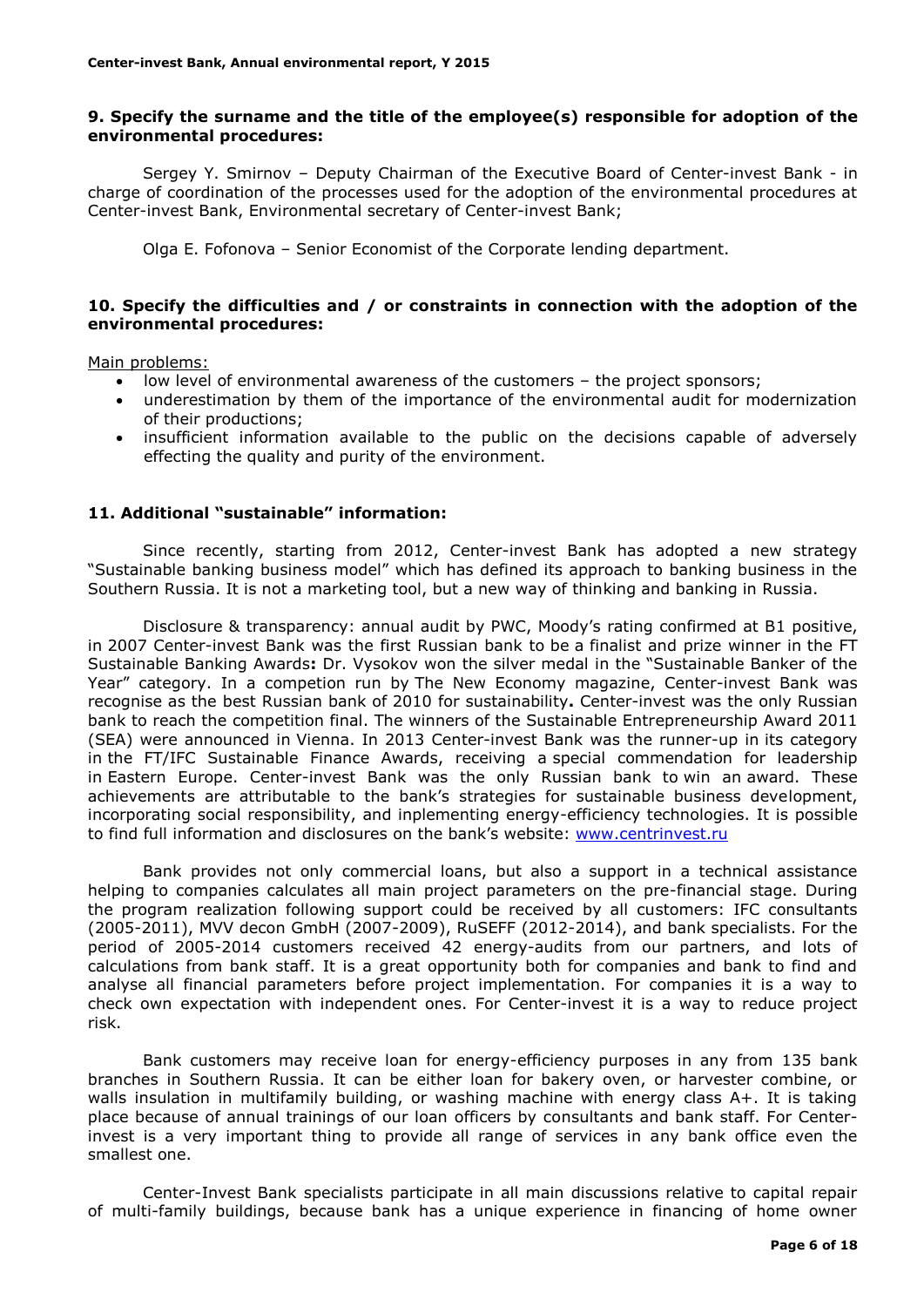assotiations and housing management companies for the purposes of capital repair of buildings. Our expert opinion was presented for The State Duma of the Federal Assembly of Russian Federation, The Council of Federation of the Federal Assembly of the Russian Federation, The Russian Chamber of Commerce and Industry, during Annual meeting of Russian Association of Home Owner Associations, Association of European Business, Association of Municipalities of Rostov region, and others.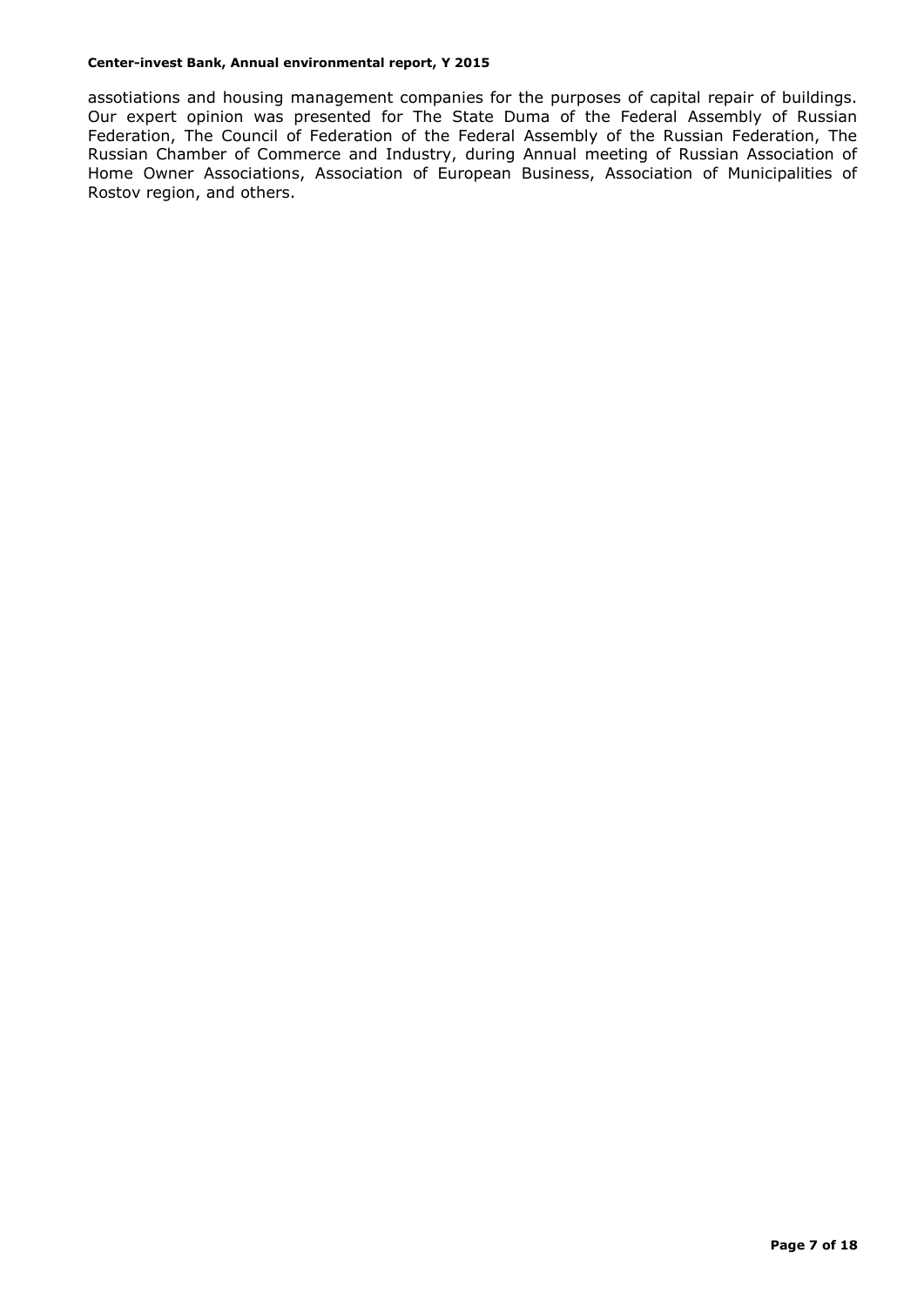### **Environmental and Social Exclusion List of Center-Invest Bank**

Center-Invest Bank invariably does not finance, directly or indirectly, any projects that involve the following:

- 1) production or trade in any product or activity deemed illegal under host country laws or regulations or international conventions and agreements, or subject to international phase outs or bans, including:
	- a) production or trade in products containing PCBs<sup>1</sup>;
	- b) production or trade in pharmaceutical products, pesticides/herbicides, or other dangerous substances subject to international phase outs or bans  $2$ ;
	- c) production or trade in ozone depleting substances subject to international phase out<sup>3</sup>;
	- d) trade in wildlife or plants or wildlife or plant products regulated under CITES $4$
	- e) transboundary trade in wastes prohibited by international laws<sup>5</sup>.
- 2) production, use or trade in unbonded asbestos fibers and asbestos-containing products  $6$ ;
- 3) activities prohibited by host country legislation or international conventions relating to the protection of biodiversity resources or cultural heritage<sup>7</sup>;
- 4) drift net fishing in the marine environment using nets in excess of 2.5 km in length
- 5) shipment of oil or other hazardous substances in tankers that do not comply with IMO requirements<sup>8</sup>;
- 6) trade in goods without the required export or import licenses or other evidence of authorization of carriage issued by the corresponding export/import or, whenever necessary, transit countries.
- 7) Activities in the nuclear fuel production cycle (uranium mining, production, enrichment, storage or transport of nuclear fuels) and production of or trade in radioactive materials. This does not apply to: the purchase of medical equipment, quality control (measurement) equipment and any equipment where IFC/EBRD consider the radioactive source to be trivial and/or adequately shielded;
- 8) Production of or trade in weapons and munitions (This does not apply to project sponsors who are not substantially involved in these activities. "Not substantially involved" means that the activity concerned is ancillary to a project sponsor's primary operations);
- 9) Production of or trade in alcoholic beverages (excluding beer and wine) (This does not apply to project sponsors who are not substantially involved in these activities. "Not substantially involved" means that the activity concerned is ancillary to a project sponsor's primary operations);
- 10) Production of or trade in tobacco (This does not apply to project sponsors who are not substantially involved in these activities. "Not substantially involved" means that the activity concerned is ancillary to a project sponsor's primary operations);
- 11) Gambling, casinos and equivalent enterprises (This does not apply to project sponsors who are not substantially involved in these activities. "Not substantially involved" means that the activity concerned is ancillary to a project sponsor's primary operations);
- 12) Commercial logging operations for use in primary tropical moist forest;

1

<sup>&</sup>lt;sup>1</sup> PCBs: Polychlorinated biphenyls are a group of highly toxic chemicals. PCBs are likely to be found in oil-filled electrical transformers, capacitors and switchgear dating from 1950-1985

<sup>&</sup>lt;sup>2</sup> Reference documents are EU Regulation (EEC) No 2455/92 Concerning the Export and Import of Certain Dangerous Chemicals, as amended; UN Consolidated List of Products whose Consumption and/or Sale have been Banned, Withdrawn, Severely Restricted or not Approved by Governments; Convention the Prior Informed<br>Consent Procedures for Certain Hazardous Chemicals and Pesticides in Pollutants; WHO Classification of Pesticides by Hazard.

<sup>&</sup>lt;sup>3</sup> Ozone depleting substances: Chemical compounds which react with and deplete stratospheric ozone, resulting in widely publicised 'ozone holes'. The Montreal Protocol lists such substances and their target reduction and phase out dates.

<sup>4</sup> CITES: Convention on International Trade in Endangered Species of Wild Fauna and Flora. A list of CITES listed species is available at www.cites.org/eng/app/index.shtml

<sup>5</sup> Reference documents are Regulation (EC) No.1013/2006 of 14 June 2006 on shipments of waste; Decision C (2001) 107/Final of the OECD Council concerning the revision of Decision C(92)39/Final on the control of transboundary movements of wastes destined for recovery operations; Basel Convention on the Control of<br>Transboundary Movements of Hazardous Wastes and their Disposal

<sup>6</sup> This does not apply to the use or trade in bonded asbestos cement sheeting where the asbestos content is less than 20%.

This does not deprived the doe of clube in bonded deserver entering the conservation of Migratory Species of Wild Animals (Bonn Convention); Convention on Wetlands of International Importance, especially as Waterfowl Habitat (Ramsar Convention); Convention on the Conservation of European Wildlife and Natural Habitats (Bern Convention); World Heritage Convention; Convention on Biological Diversity with protocols thereto.

<sup>&</sup>lt;sup>8</sup> This includes: tankers which do not have all required MARPOL and SOLAS certificates (including, without limitation, ISM Code compliance), tankers blacklisted by the European Union or banned by the Paris Memorandum of Understanding on Port State control (Paris MOU), and tankers due for phase out under regulations 13G and 13H of Annex I of MARPOL. No single hull tanker over 25 years old should be used.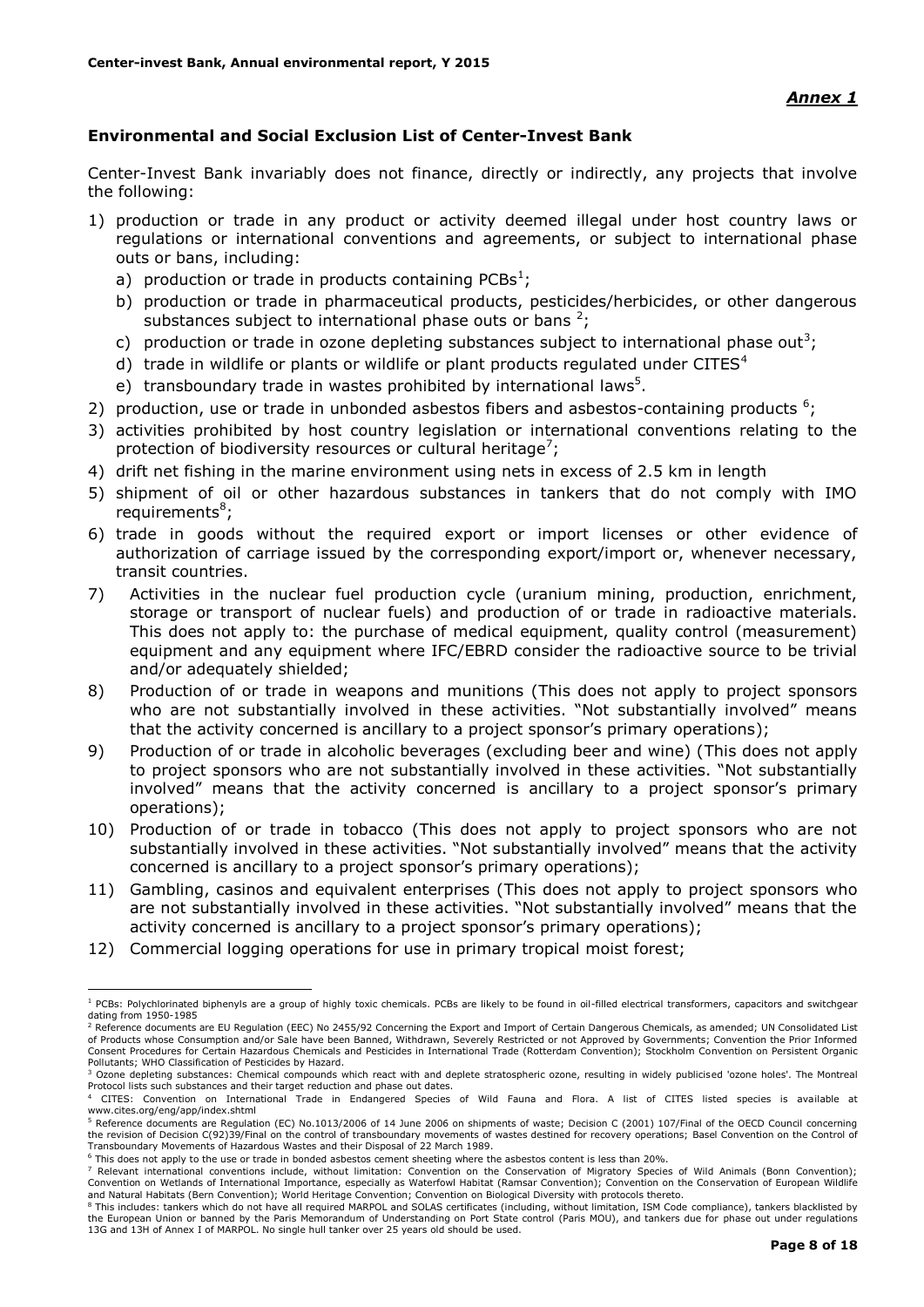- 13) Production of or trade in wood or other forestry products other than from sustainably managed forests;
- 14) Production or activities involving harmful or exploitative forms of forced labour/harmful child labour (Forced labour means all work or service, not voluntarily performed, that is extracted from an individual under threat of force or penalty. Harmful child labour means the employment of children that is economically exploitative, or is likely to be hazardous to, or to interfere with, the child's education, or to be harmful to the child's health, or physical, mental, spiritual, moral or social development).
- 15) Pornography and/or prostitution;
- 16) Racist and/or anti-democratic media.

When financing micro-finance activities, FIs will also apply the following additional exclusions:

- a) Production, trade, storage, or transport of significant volumes of hazardous chemicals, or commercial scale usage of hazardous chemicals. Hazardous chemicals include gasoline, kerosene, and other petroleum products;
- b) Production or activities that impinge on the lands owned, or claimed under adjudication, by Indigenous Peoples, without full documented consent of such peoples.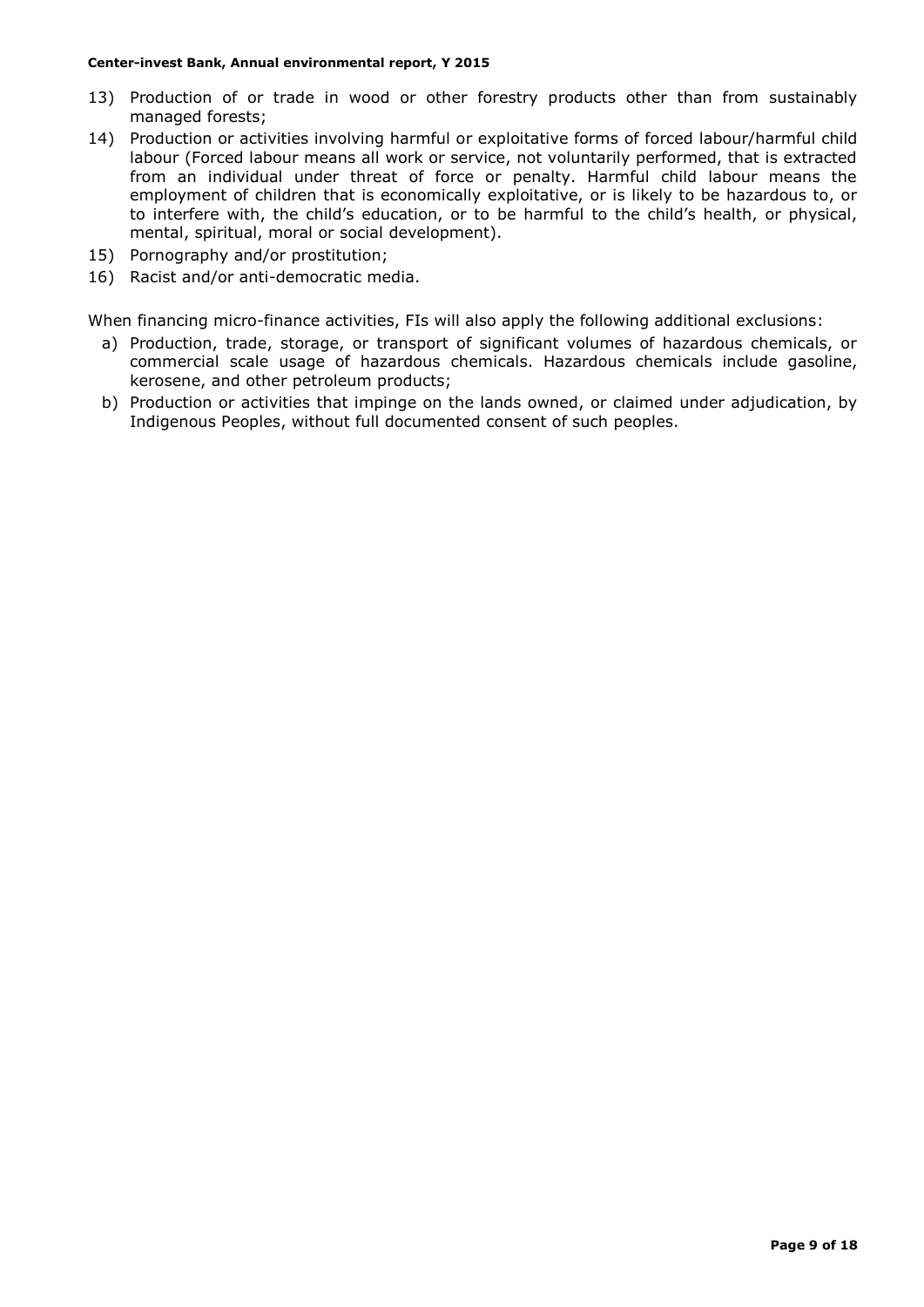### **Category 'A' Projects**

This list refers to projects of new construction, upscaling or transformation / conversion in the following categories. This list is not exhaustive, and the project types included in the list are shown as examples. Referral of the projects to a particular category depends on the nature and scale of the actual or potential adverse environmental or social consequences, and is determined by the specific aspects of realization of the project, and location of the site.

1. Crude oil refineries (excluding undertakings manufacturing only lubricants from crude oil) and installations for the gasification and liquefaction of 500 tonnes or more of coal or bituminous shale per day.

2. Thermal power stations and other combustion installations with a heat output of 300 MW  $9$ or more, and, nuclear power stations and other nuclear reactors, including the dismantling or decommissioning of such power stations or reactors (except research installations for the production and conversion of fissionable and fertile materials, whose maximum power does not exceed 1 kW of continuous thermal load).

3. Installations designed for the production, or enrichment of nuclear fuels, the reprocessing, storage or final disposal of irradiated nuclear fuels, or for the storage, disposal or processing of radioactive waste.

4. Integrated works for the initial smelting of cast-iron and steel; installations for the production of nonferrous crude metals from ore, concentrates or secondary raw materials by metallurgical, chemical or electrolytic processes.

5. Installations for the extraction of asbestos and for the processing and transformation of asbestos and products containing asbestos: for asbestos-cement products, with an annual production of more than 20,000 tonnes finished product; for friction material, with an annual production of more than 50 tonnes finished product; and for other asbestos utilization of more than 200 tonnes per year.

6. Integrated chemical installations, i.e. those installations for the manufacture on an industrial scale of substances using chemical conversion processes, in which several units are juxtaposed and are functionally linked to one another and which are for the production of: basic organic chemicals; basic inorganic chemical; phosphorus-, nitrogen- or potassium-based fertilizers (simple or compound fertilizers); basic plant health products and of biocides; basic pharmaceutical products using a chemical or biological process; explosives.

7. Construction of motorways, express roads and lines for long-distance railway traffic and of airports with a basic runway length of 2,100 metres or more; construction of a new road of four or more lanes, or realignment and/or widening of an existing road so as to provide four or more lanes, where such new road, or realigned and/or widened section of road would be 10 km or more in a continuous length.

8. Pipelines, terminals, and associated facilities for the large-scale transport of gas, oil, and chemicals.

9. Sea ports and also inland waterways and ports for inland-waterway traffic which permit the passage of vessels of over 1,350 tonnes; trading ports, piers for loading and unloading connected to land and outside ports (excluding ferry piers) which can take vessels of over 1,350 tonnes.

10. Waste-processing and disposal installations for the incineration, chemical treatment or landfill of hazardous, toxic or dangerous wastes.

11. Large<sup>10</sup>dams and other impoundments designed for the holding back or permanent storage of water.

12. Groundwater abstraction activities or artificial groundwater recharge schemes in cases where the annual volume of water to be abstracted or recharged amounts to 10 million cubic meters or more.

13. Industrial plants for the (a) production of pulp from timber or similar fibrous materials; (b) production of paper and board with a production capacity exceeding 200 air-dried metric tonnes per day.

<u>.</u>

<sup>10</sup> As per the definition of the International Commission on Large Dams (ICOLD). ICOLD defines a large dam as a dam with a height of 15 m or more from the foundation. Dams that are between 5 and 15m high and have a reservoir volume of more than 3 million m3 are also classified as large dams.

<sup>9</sup> Equivalent to a gross electrical output of 140 MWe for steam and single cycle gas turbines power stations.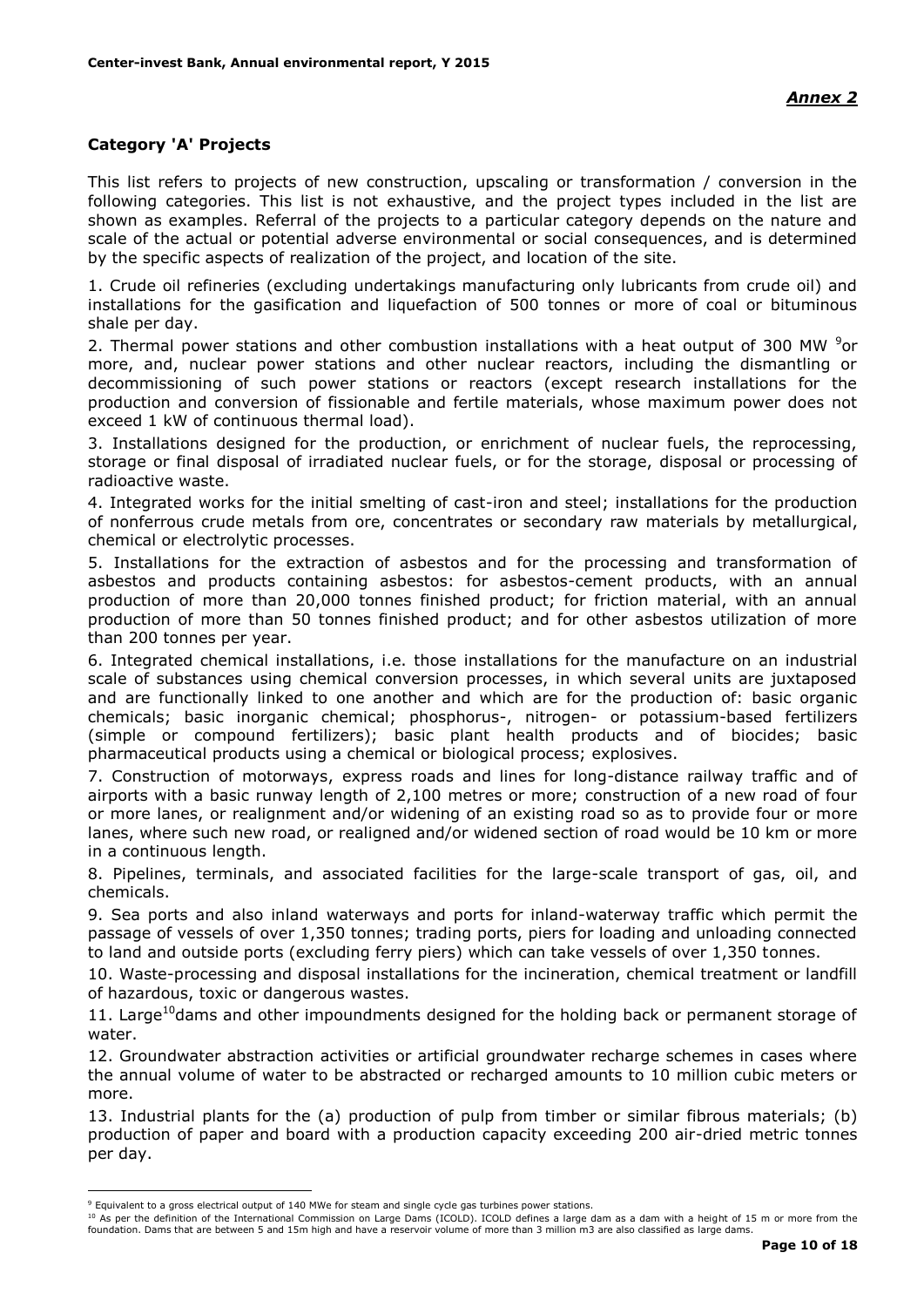14. Large-scale peat extraction, quarries and open-cast mining, and processing of metal ores or coal.

15. Extraction of petroleum and natural gas for commercial purposes.

16. Installations for storage of petroleum, petrochemical, or chemical products with a capacity of 200,000 tonnes or more.

17. Large-scale forest harvesting.

18. Municipal waste water treatment plants with a capacity exceeding 150,000 population equivalent.

19. Municipal solid waste-processing and disposal facilities.

- 20. Large-scale tourism and retail development.
- 21. Construction of overhead electrical power lines.
- 22. Large-scale land reclamation.

23. Large-scale primary agriculture/silviculture involving intensification or conversion of natural habitats.

24. Plants for the tanning of hides and skins where the treatment capacity exceeds 12 tons of finished products per day.

25. Installations for the intensive rearing of poultry or pigs with more than: 40,000 places for poultry; 2,000 places for production pigs (over 30 kg); or 750 places for sows.

26. Projects<sup>11</sup> which are planned to be carried out in sensitive locations or are likely to have a perceptible impact on such locations, even if the project category does not appear in the above list. Such sensitive locations include National Parks and other protected areas identified by national or international law, and other sensitive locations of international, national or regional importance, such as wetlands, forests with high biodiversity value, areas of archaeological or cultural significance, and areas of importance for indigenous peoples or other vulnerable groups.

27. Projects which involve significant adverse social consequences for the local inhabitants or other persons affected by the project.

28. Projects which involve large-scale resettlement or retrenchment (unbalancing of a stable economic situation).

1

 $11$  Including, specifically, social or environmental projects (such as renewable energy sources).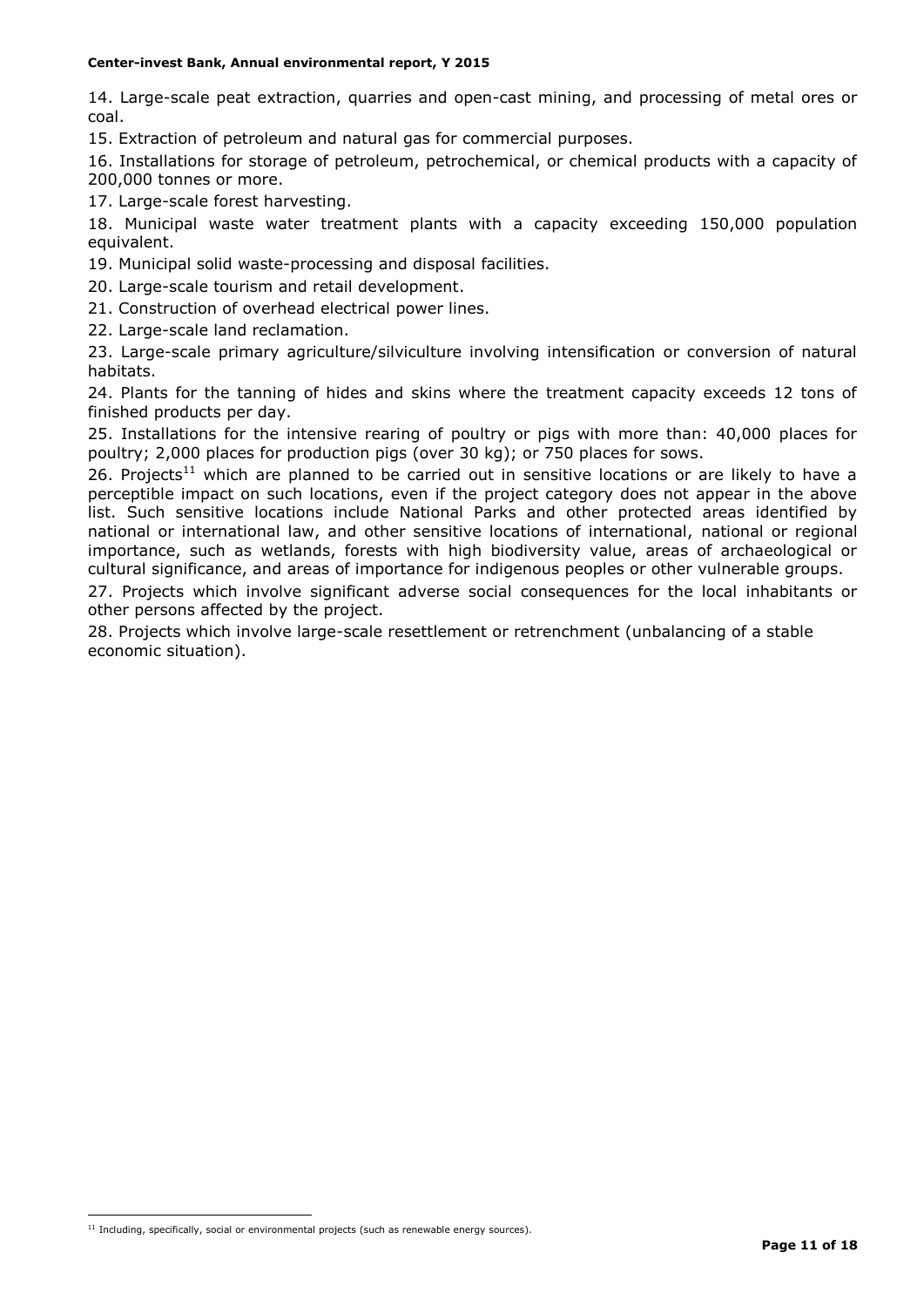#### *Annex 3*

| Loan issue criteria                                                              | <b>Risk level</b><br>(assessment criteria)                                                                                                                                                                                              | <b>Risk value</b><br>(multiplier) | <b>Total</b><br>(level x value)    |
|----------------------------------------------------------------------------------|-----------------------------------------------------------------------------------------------------------------------------------------------------------------------------------------------------------------------------------------|-----------------------------------|------------------------------------|
| Environmental<br>and<br>social <sup>13</sup> risk in the<br>sector <sup>14</sup> | $1.0 - low/low$<br>1.5 - low/medium, medium/low<br>2.0 - medium/medium, low/high<br>2.5 - medium/high, high/low<br>3.0 - high/medium, high/high                                                                                         | 40                                | 40<br>60<br>80<br>100<br>120       |
| Amount of loan                                                                   | 0 - up to 3 million rubles.<br>1 - 3 to 6 million rubles<br>2 - 6 to 30 million rubles<br>3 - more than 30 million rubles                                                                                                               | 20                                | $\mathbf{0}$<br>20<br>40<br>60     |
| Loan term                                                                        | $1 - up to 6 months$<br>$2 - 6$ to 24 months<br>3 - more than 24 months                                                                                                                                                                 | 20                                | 20<br>40<br>60                     |
|                                                                                  | 1.0 - account turnover; guarantee;<br>bill;<br>unsecured loan<br>1.5 - account turnover; guarantee;<br>bill;<br>unsecured loan + fixed assets; inventory<br>pledge; land without a history of industrial                                |                                   | 20<br>30                           |
|                                                                                  | production<br>2.0 - fixed assets; inventory pledge; land<br>without a history of industrial production<br>2.0 - account turnover; guarantee; bill;<br>unsecured loan + land with a history of<br>industrial production or contamination |                                   | 40<br>40                           |
| Collateral                                                                       | 2.0 - account turnover; guarantee; bill;<br>unsecured loan + fixed assets; inventory<br>pledge; land without a history of industrial<br>production + land with a history of industrial<br>production or contamination                   | 20                                | 40                                 |
|                                                                                  | 2.5 - fixed assets; inventory pledge; land<br>without a history of industrial production + land<br>with a history of industrial production or<br>contamination<br>3.0 - land with a history of industrial production                    |                                   | 50<br>60                           |
| Business experience<br>of the Borrower (risk<br>management skills $)^{15}$       | or contamination<br>1 - substantial<br>2 - moderate<br>$3 - low$                                                                                                                                                                        | 20                                | 20<br>40<br>60                     |
| <b>Total</b>                                                                     |                                                                                                                                                                                                                                         |                                   | XXX (sum of<br>accumulated points) |
|                                                                                  |                                                                                                                                                                                                                                         | High                              | 300-360                            |
|                                                                                  |                                                                                                                                                                                                                                         | Medium                            | 171-299                            |
|                                                                                  |                                                                                                                                                                                                                                         | Low                               | 100-170                            |

## **Criteria for assessment of environmental and social risks<sup>12</sup>**

<sup>&</sup>lt;sup>12</sup> Preliminary assessment shall be performed for all projects considered by the Bank, on the basis of this Appendix. Assessment shall be carried out by the employees of the Bank responsible for review of the customers' p

<sup>&</sup>lt;sup>14</sup> According to the Note 'Industry Sector Classifier' attached hereto<br><sup>15</sup> The borrower's business experience means the CEO's years of service in the particular business area (substantial – more than 3 years, moderate – years, low– less than 1 year).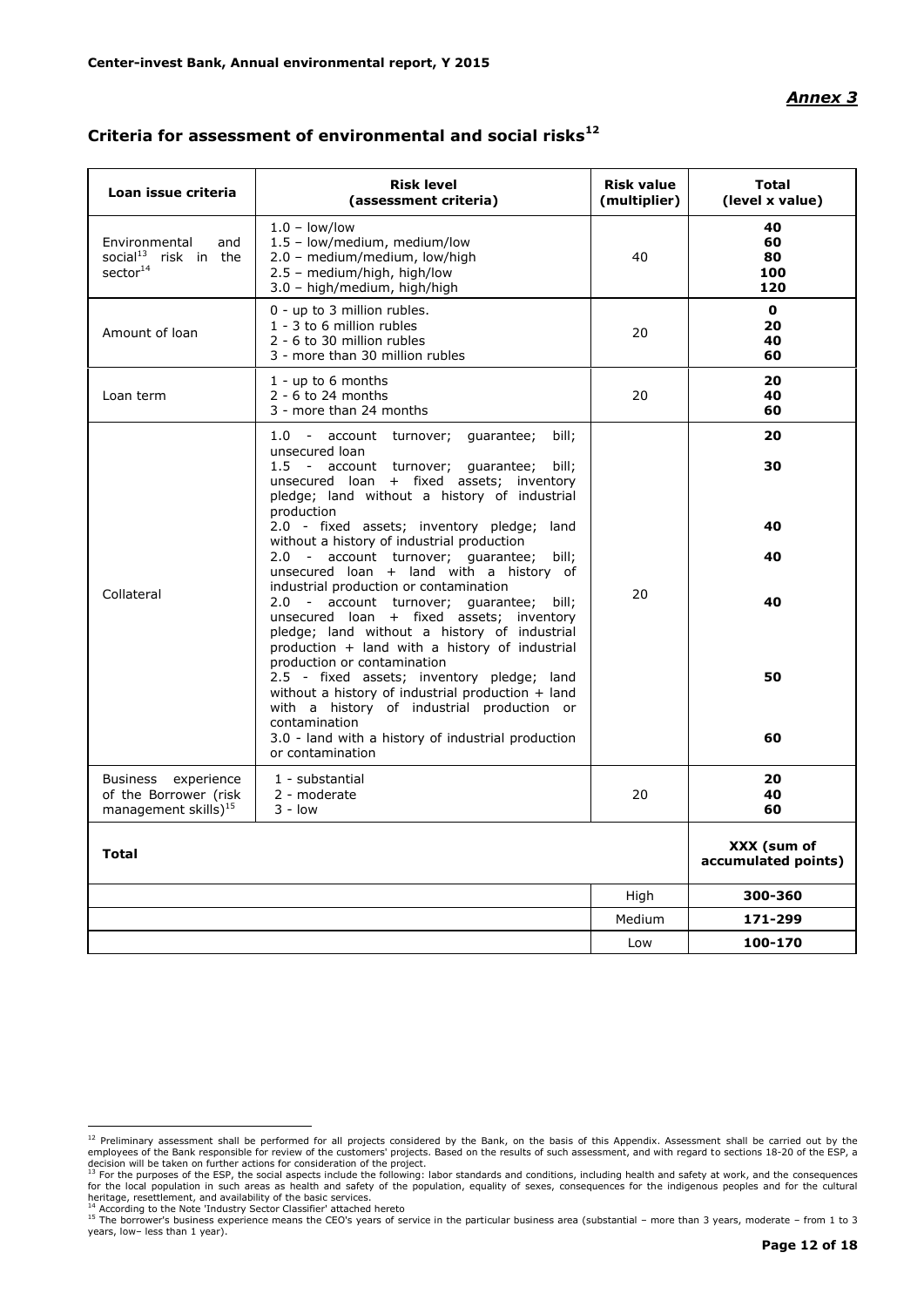### **Form of the report on performance of a complex environmental and social examination and monitoring (CESE)<sup>16</sup>**

The Borrower :

Nature of operations and business of the Borrower:

Reviewed environmental information and identified problems:

Reviewed social information and identified problems:

Compliance with regulatory requirements in the area of environment protection, labor and migration laws, and social requirements and commitments:

Detailed information on major injuries and accidents over the last two years:

If the land is used as security, indicate whether it has been significantly contaminated. If yes, indicate whether the Bank, as the security holder, has any land rehabilitation commitments, and the amount of such commitments.

Minimization and monitoring of risks: specify further actions required / planned by the Borrower, especially the actions aimed at elimination of the problems connected with non-compliance with health, safety, and environment protection requirements, and the corresponding commitments.

Minimization and monitoring of risks: specify the measures to be implemented by the Bank, such as environment protection conditions, loan issue provisos, or monitoring requirements (i.e., submission by the Borrower of regular reports).

Opportunities in the areas of environment protection and social standards (e.g., reduction of wastes, more efficient use of energy, use of cleaner technologies):

By \_\_\_\_\_\_\_\_\_\_\_\_\_\_\_\_\_\_ Date \_\_\_\_\_\_\_\_\_\_\_\_\_\_\_

<u>.</u>

<sup>&</sup>lt;sup>16</sup> This Form must be filled in by the Bank's employees charged with review of the customers' projects, and shall be handed over to the Bank's employees responsible for the final assessment in accordance with section 32 of the ESP.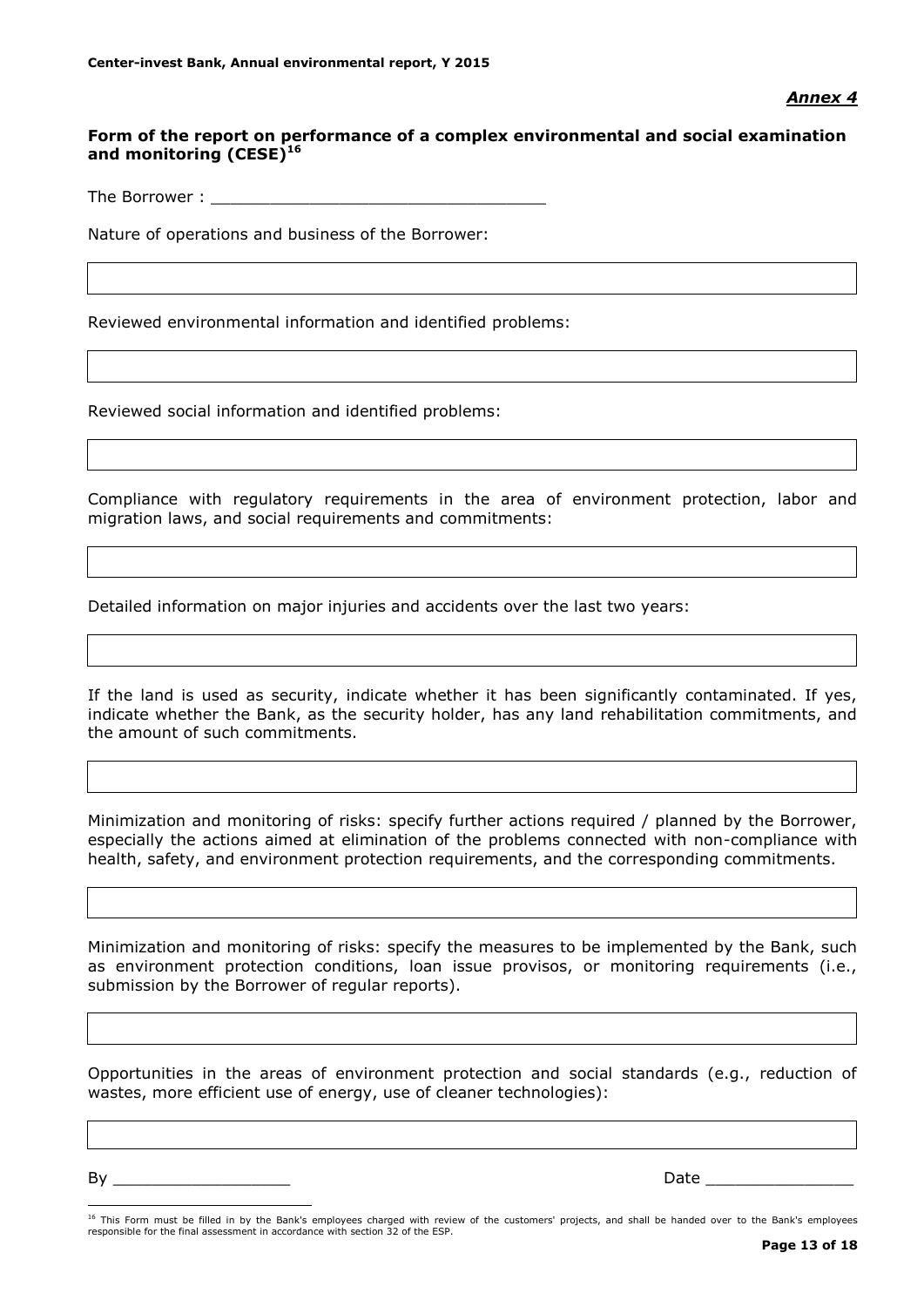#### **<sup>N</sup> Loan ID Project amount (RUR) Loan amount (RUR) Issue date Tenor (month) Loan type Location # of floors # of apartments Year of construct. Construction material** 1 | 40150020 | 3 172 154,62 | 2 600 000,00 | 06.03.2015 | 60 | credit line | Rostov-on-Don | 10,12,14 | 173 | 1996 | brick 2 | 40150063 | 2 998 620,00 | 2 300 000,00 | 09.06.2015 | 60 | credit line | Rostov-on-Don | 10 | 200 | 1999 | panel 3 89150012 1 140 355,00 450 000,00 29.06.2015 12 credit line Belaya Kalitva 9 144 1978 brick 4 40150080 3 813 835,00 3 313 835,00 30.06.2015 48 credit line Rostov-on-Don 10 230 2002 panel 5 27150062 710 000,00 250 000,00 05.10.2015 24 credit line Rostov-on-Don 10 60 2003 brick 6 | 01150120 | 1276 776,00 | 926 496,00 | 20.11.2015 | 60 | credit line | Aksay | 17 | 112 | 1986 | panel 7 | 14150015 | 1164 102,00 | 900 000,00 | 24.07.2015 | 60 | credit line | Zverevo | 5 | 89 | 1979 | panel

#### **Energy-efficiency loans (housing and communal sector)**

### **Energy-efficiency loans (except residential loans)**

| N            | <b>Customer</b> | <b>Project amount</b><br>(RUR) | Amount of<br>financing (RUR) | Payback<br>period | <b>Energy saving</b><br>(per unit) | <b>Industry</b> | Issue<br>date | Type of<br>credit | <b>Reducing of</b><br>$CO2$ (t per year) |
|--------------|-----------------|--------------------------------|------------------------------|-------------------|------------------------------------|-----------------|---------------|-------------------|------------------------------------------|
|              | Borrower-1      | 4 851 000                      | 3 881 000                    | 3,9               | 52% (el)                           | production      | 23.01.15      | leasing           | 36,2                                     |
| $\mathbf{2}$ | Borrower-2      | 22 100 000                     | 16 575 000                   | 3,4               | 81 % (dt)                          | agriculture     | 10.03.15      | term loan         | 212,8                                    |
| 3            | Borrower-3      | 27 000 000                     | 27 000 000                   | 5,0               | 53,5% (dt)                         | agriculture     | 12.02.15      | credit line       | 72,0                                     |
| 4            | Borrower-4      | 19 228 000                     | 18 900 000                   | 4,9               | 51,1% (dt)                         | agriculture     | 12.02.15      | credit line       | 42,6                                     |
| 5.           | Borrower-5      | 19 277 762                     | 18 900 000                   | 5,0               | 66,2% (dt)                         | agriculture     | 12.02.15      | credit line       | 79,8                                     |
| 6            | Borrower-6      | 16 440 000                     | 16 440 000                   | 4,0               | 51,1% (dt)                         | agriculture     | 12.02.15      | credit line       | 42,6                                     |
| 7            | Borrower-7      | 17 800 000                     | 17 600 000                   | 4,9               | 66,2% (dt)                         | agriculture     | 12.02.15      | credit line       | 79,8                                     |
| 8            | Borrower-8      | 3 350 000                      | 2 800 000                    | 2,2               | 65,1% (dt)                         | agriculture     | 24.03.15      | credit line       | 175,0                                    |
| 9            | Borrower-9      | 6 657 000                      | 4 992 000                    | 4,9               | 56,9% (dt)                         | agriculture     | 30.03.15      | credit line       | 62,1                                     |
| 10           | Borrower-10     | 6 659 970                      | 5 320 000                    | 4,8               | 71,5% (dt)                         | agriculture     | 01.04.15      | credit line       | 102,2                                    |
| 11           | Borrower-11     | 3 700 000                      | 2 960 000                    | 3,3               | 28% (el)                           | production      | 08.04.15      | leasing           | 30,2                                     |
| 12           | Borrower-12     | 28 040 000                     | 14 000 000                   | 3,6               | 78,6% (dt)                         | agriculture     | 13.04.15      | credit line       | 184,9                                    |
| 13           | Borrower-13     | 4 500 000                      | 3 375 000                    | 4,5               | 69,2% (dt)                         | agriculture     | 28.04.15      | term loan         | 35,8                                     |

#### *Annex 5*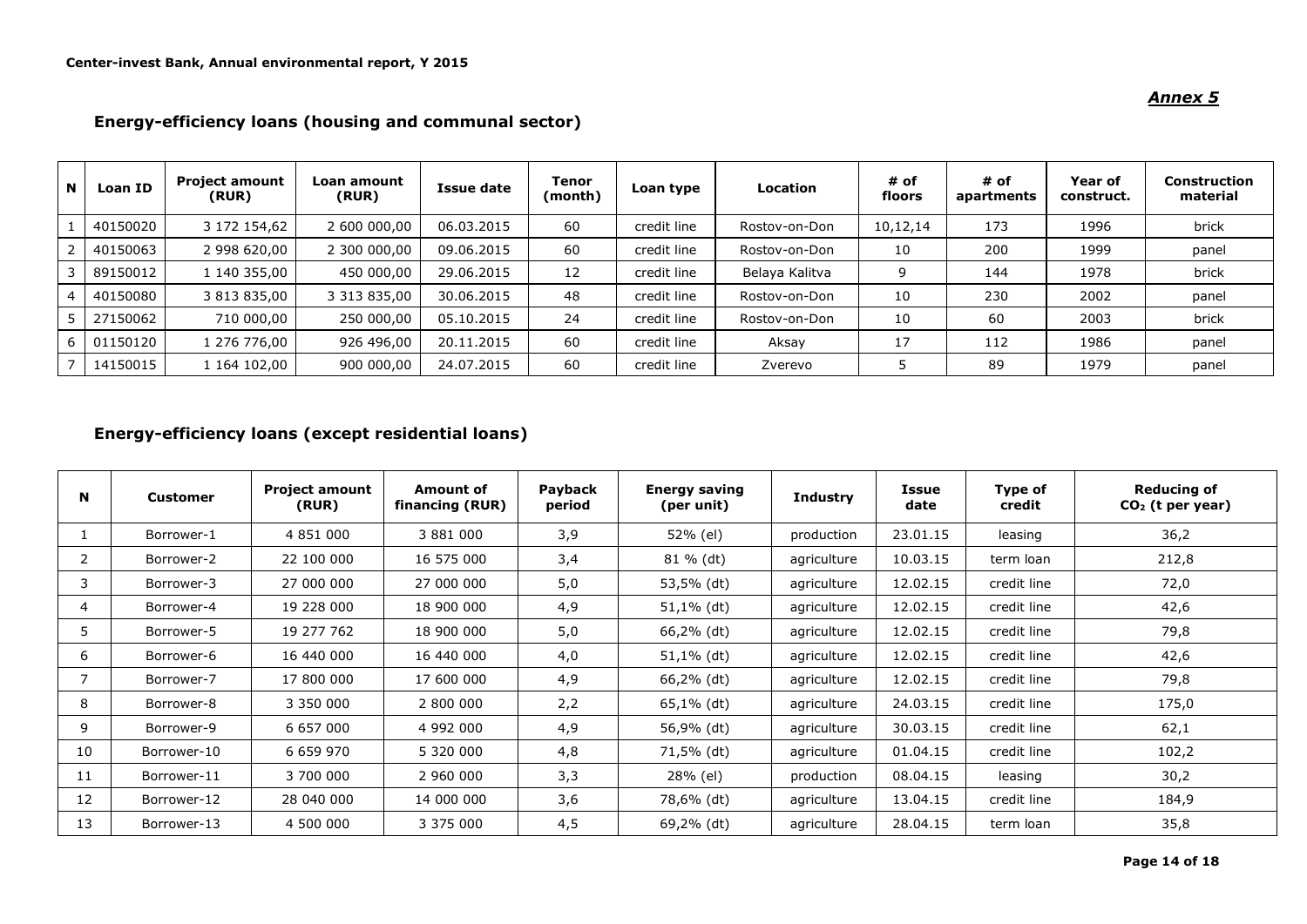| 14 | Borrower-14 | 2 014 700     | 1 500 000  | 1,8 | 72,7% (el)      | production  | 30.04.15 | term loan   | 23,3  |
|----|-------------|---------------|------------|-----|-----------------|-------------|----------|-------------|-------|
| 15 | Borrower-15 | 4 399 200     | 3 079 300  | 2,2 | 65,9% (el)      | production  | 30.04.15 | leasing     | 208,3 |
| 16 | Borrower-16 | 5 5 6 4 0 0 0 | 3 894 800  | 3,0 | 64,6% (el)      | production  | 30.04.15 | leasing     | 197,3 |
| 17 | Borrower-17 | 6 656 970     | 5 990 000  | 5,0 | 52,4% (dt)      | agriculture | 30.04.15 | credit line | 29,3  |
| 18 | Borrower-18 | 5 300 000     | 4 500 000  | 3,7 | 52,8% (dt)      | agriculture | 07.05.15 | credit line | 29,7  |
| 19 | Borrower-19 | 9 738 407     | 7 775 000  | 3,2 | 69,4% (dt)      | agriculture | 29.05.15 | credit line | 127,7 |
| 20 | Borrower-20 | 6 845 770     | 6 845 770  | 5,0 | 54,3% (dt)      | agriculture | 03.06.15 | credit line | 44,6  |
| 21 | Borrower-21 | 9 183 940     | 7 347 150  | 4,7 | 61% (dt)        | agriculture | 08.06.15 | credit line | 117,2 |
| 22 | Borrower-22 | 1 293 000     | 970 000    | 2,2 | 95% (el)        | agriculture | 08.06.15 | credit line | 16,0  |
| 23 | Borrower-23 | 7 600 000     | 7 600 000  | 4,7 | 88,9% (el)      | production  | 09.06.15 | credit line | 48,0  |
| 24 | Borrower-24 | 17 000 000    | 17 000 000 | 4,8 | 72,7% (el)      | agriculture | 10.06.15 | credit line | 121,2 |
| 25 | Borrower-25 | 2 000 000     | 2 000 000  | 2,4 | 52% (el)        | trade       | 11.06.15 | leasing     | 2,6   |
| 26 | Borrower-26 | 1 550 000     | 1 550 000  | 5,0 | 79,1% (el)      | production  | 23.06.15 | leasing     | 26,5  |
| 27 | Borrower-27 | 5 883 316     | 4 500 000  | 4,3 | 45,7% (dt)      | agriculture | 23.06.15 | credit line | 52,6  |
| 28 | Borrower-28 | 40 000 000    | 28 000 000 | 5,0 | 63,7% (el)      | agriculture | 24.06.15 | credit line | 356,1 |
| 29 | Borrower-29 | 5 100 000     | 5 100 000  | 4,3 | 63,7% (dt)      | agriculture | 26.06.15 | credit line | 46,6  |
| 30 | Borrower-30 | 6 483 316     | 5 000 000  | 4,7 | 65,9% (dt)      | agriculture | 09.07.15 | credit line | 59,8  |
| 31 | Borrower-31 | 50 000 000    | 50 000 000 |     | working capital | production  | 13.04.15 | credit line |       |
| 32 | Borrower-32 | 30 000 000    | 30 000 000 |     | working capital | production  | 15.05.15 | credit line |       |
| 33 | Borrower-33 | 20 000 000    | 20 000 000 |     | working capital | production  | 16.06.15 | credit line |       |
| 34 | Borrower-34 | 4 570 000     | 2 394 000  | 2,3 | 55,2% (el)      | production  | 26.05.15 | leasing     | 36,2  |
| 35 | Borrower-35 | 5 000 000     | 2 800 000  | 0,8 | 44,7% (el, dt)  | production  | 03.07.15 | credit line | 5,2   |
| 36 | Borrower-36 | 1 760 000     | 1 400 000  | 4,5 | 42,9% (dt)      | production  | 03.07.15 | credit line | 21,1  |
| 37 | Borrower-37 | 5 300 000     | 5 300 000  | 1,4 | 89,7% (dt)      | agriculture | 30.07.15 | credit line | 381,8 |
| 38 | Borrower-38 | 12 788 500    | 10 000 000 | 5,0 | 80,2% (dt)      | agriculture | 06.08.15 | credit line | 126,4 |
| 39 | Borrower-39 | 992 000       | 600 000    | 1,5 | 53,2% (dt)      | agriculture | 07.08.15 | credit line | 64,0  |
| 40 | Borrower-40 | 5 200 000     | 4 120 000  | 2,5 | 61,9% (dt)      | agriculture | 19.08.15 | credit line | 219,7 |
| 41 | Borrower-41 | 8 524 910     | 6 000 000  | 5,0 | 70% (dt)        | agriculture | 20.08.15 | credit line | 65,7  |
| 42 | Borrower-42 | 1 930 000     | 1 300 000  | 2,7 | 69,7% (dt)      | agriculture | 31.08.15 | credit line | 64,9  |
| 43 | Borrower-43 | 5 200 000     | 3 640 000  | 3,9 | 68,8% (dt)      | agriculture | 22.09.15 | credit line | 137,7 |
| 44 | Borrower-44 | 3 000 000     | 2 500 000  | 4,2 | 57,1% (dt)      | agriculture | 08.09.15 | credit line | 75,1  |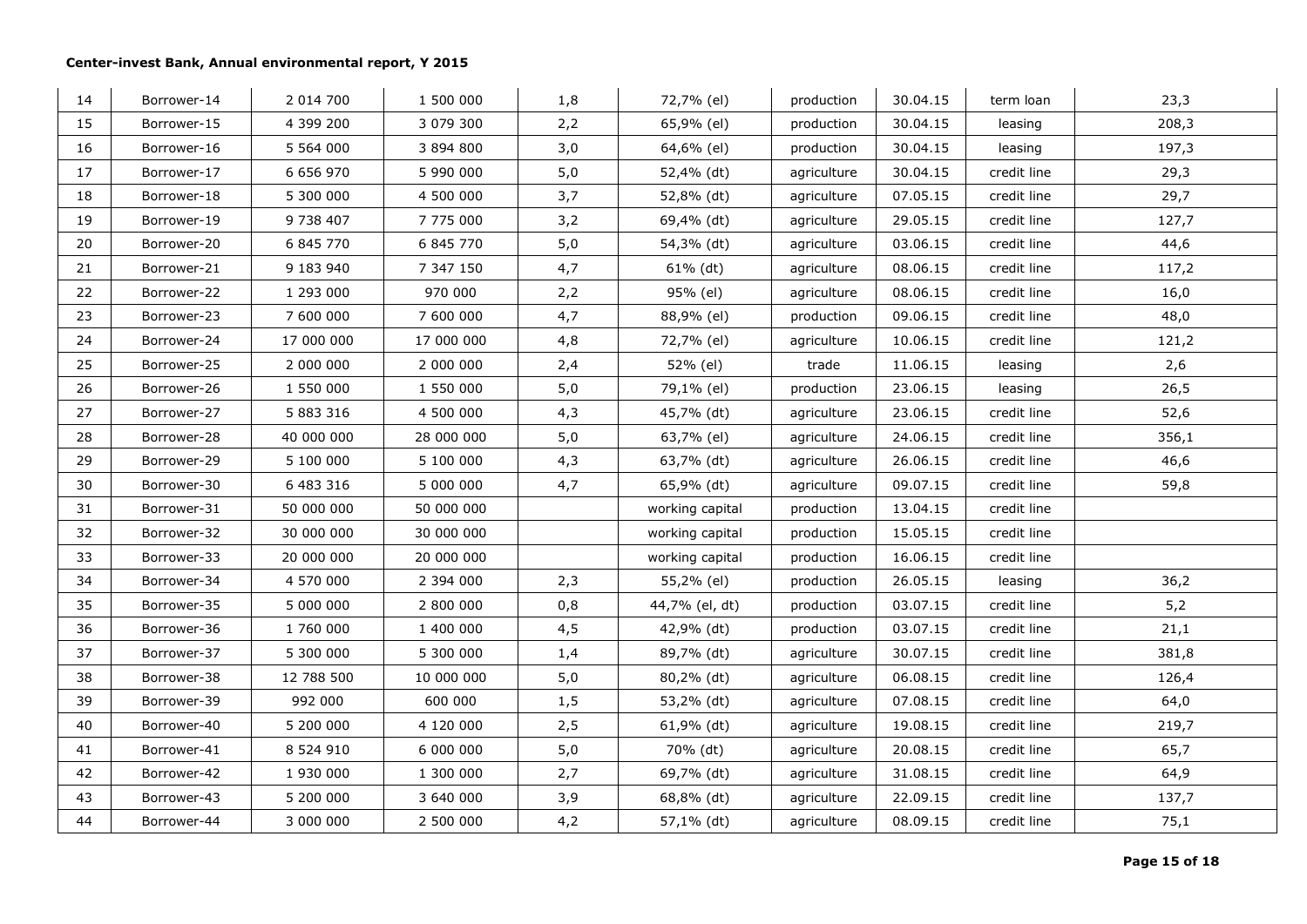| 45 | Borrower-45 | 2 900 000   | 2 320 000   | 3,7 | 63,8% (dt)     | construction | 07.09.15 | credit line | 82,7    |
|----|-------------|-------------|-------------|-----|----------------|--------------|----------|-------------|---------|
| 46 | Borrower-46 | 20 335 000  | 20 335 000  | 1,2 | 18,2% (el)     | production   | 03.09.15 | credit line | 11,2    |
| 47 | Borrower-47 | 10 900 000  | 10 900 000  | 5,0 | 67,9% (dt)     | agriculture  | 31.08.15 | credit line | 112,5   |
| 48 | Borrower-48 | 16 833 961  | 8 416 980   | 4,9 | 62,9% (dt)     | agriculture  | 26.08.15 | credit line | 201,3   |
| 49 | Borrower-49 | 190 000 000 | 190 000 000 | 2,7 | 89,8% (dt, el) | agriculture  | 29.05.15 | credit line | 1 697,7 |
| 50 | Borrower-50 | 982 000     | 883 000     | 2,2 | 51,9% (dt)     | agriculture  | 26.02.15 | credit line | 47,4    |
| 51 | Borrower-51 | 5 891 150   | 4 712 000   | 5,0 | 57,5% (dt)     | agriculture  | 11.09.15 | credit line | 63,8    |
| 52 | Borrower-52 | 1 175 000   | 940 000     | 2,7 | 45,6% (dt)     | agriculture  | 21.08.15 | credit line | 44,6    |
| 53 | Borrower-53 | 1 680 000   | 1 422 000   | 3,1 | 49,1% (dt)     | agriculture  | 18.09.15 | credit line | 57,4    |
| 54 | Borrower-54 | 1 685 000   | 1 432 000   | 3,1 | 49,1% (dt)     | agriculture  | 29.09.15 | credit line | 57,4    |
| 55 | Borrower-55 | 7 831 000   | 7 500 000   | 4,7 | 66,4% (dt)     | agriculture  | 11.06.15 | credit line | 173,1   |
| 56 | Borrower-56 | 2 300 000   | 2 000 000   | 3,0 | 51,5% (dt)     | agriculture  | 14.09.15 | credit line | 79,8    |
| 57 | Borrower-57 | 1 197 084   | 1 190 000   | 2,1 | 42,2% (el)     | agriculture  | 16.02.15 | credit line | 67,5    |
| 58 | Borrower-58 | 2 129 000   | 2 650 000   | 1,4 | 81,1% (dt)     | agriculture  | 27.01.15 | credit line | 200,9   |
| 59 | Borrower-59 | 8 5 24 9 10 | 6 800 000   | 5,0 | 69,3% (dt)     | agriculture  | 14.09.15 | credit line | 127,4   |
| 60 | Borrower-60 | 5 102 792   | 4 000 000   | 4,3 | 66,5% (dt)     | agriculture  | 24.09.15 | credit line | 124,4   |
| 61 | Borrower-61 | 5 430 000   | 4 700 000   | 4,6 | 66,5% (dt)     | agriculture  | 02.11.15 | credit line | 124,4   |
| 62 | Borrower-62 | 19 500 000  | 16 575 000  | 4,9 | 72,2% (dt)     | agriculture  | 13.11.15 | credit line | 114,0   |
| 63 | Borrower-63 | 16 400 000  | 16 400 000  | 4,6 | 75% (dt)       | agriculture  | 13.11.15 | credit line | 131,2   |
| 64 | Borrower-64 | 5 281 000   | 5 131 000   | 4,2 | 73,3% (el)     | production   | 20.11.15 | credit line | 82,5    |
| 65 | Borrower-65 | 6 348 990   | 5 000 000   | 4,4 | 80% (dt)       | agriculture  | 05.06.15 | credit line | 150,2   |
| 66 | Borrower-66 | 4 845 000   | 4 360 500   | 4,3 | 53,7% (dt)     | agriculture  | 23.09.15 | credit line | 72,6    |
| 67 | Borrower-67 | 9 000 000   | 9 000 000   | 4,4 | 63,3% (el)     | production   | 27.08.15 | credit line | 59,5    |
| 68 | Borrower-68 | 6 200 000   | 4 960 000   | 5,0 | 70,9% (dt)     | agriculture  | 31.08.15 | credit line | 60,9    |
| 69 | Borrower-69 | 5 806 000   | 4 600 000   | 4,3 | 48,8% (dt)     | agriculture  | 03.12.15 | credit line | 56,8    |
| 70 | Borrower-70 | 6 911 850   | 5 529 000   | 5,0 | 48,5% (dt)     | agriculture  | 03.12.15 | credit line | 56,1    |
| 71 | Borrower-71 | 5 891 150   | 4 710 000   | 4,8 | 59,2% (dt)     | agriculture  | 15.09.15 | credit line | 90,7    |
| 72 | Borrower-72 | 1 025 000   | 800 000     | 1,5 | 52,5% (dt)     | agriculture  | 02.06.15 | credit line | 72,6    |
| 73 | Borrower-73 | 4 700 000   | 3 760 000   | 3,8 | 58,6% (dt)     | agriculture  | 27.08.15 | credit line | 102,0   |
| 74 | Borrower-74 | 2 585 000   | 2 068 000   | 2,0 | 64,1% (dt)     | agriculture  | 24.04.15 | credit line | 134,3   |
| 75 | Borrower-75 | 2 835 000   | 2 500 000   | 3,0 | 79,8% (dt)     | agriculture  | 11.12.15 | credit line | 99,1    |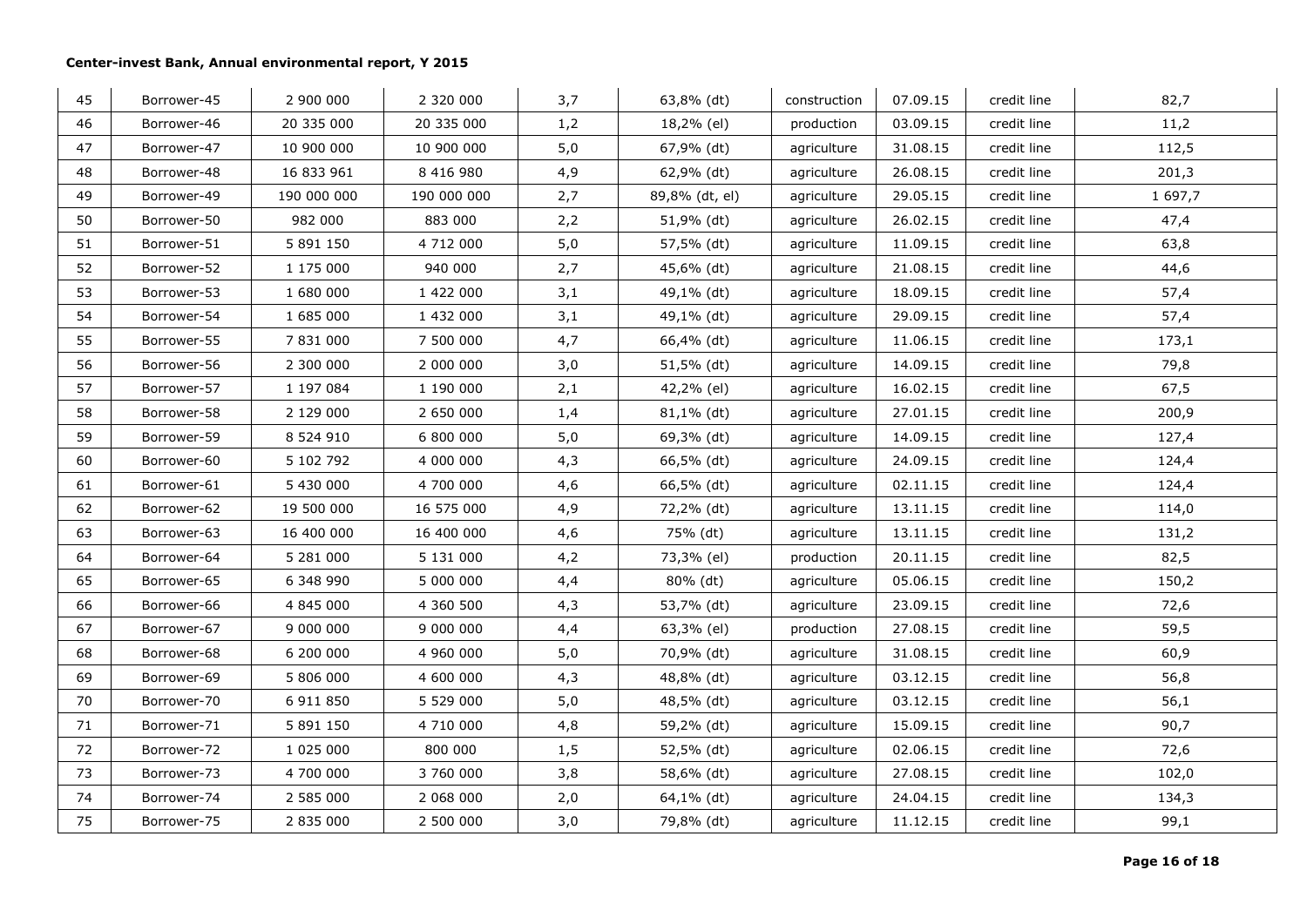| 76  | Borrower-76  | 8 000 000   | 8 000 000  | 3,8 | 46,7% (el)      | agriculture | 30.09.15 | credit line | 35,0       |
|-----|--------------|-------------|------------|-----|-----------------|-------------|----------|-------------|------------|
| 77  | Borrower-77  | 5 640 000   | 4 500 000  | 5,0 | 63,3% (dt)      | agriculture | 09.11.15 | credit line | 80,9       |
| 78  | Borrower-78  | 2 125 000   | 1 585 000  | 2,3 | 77,3% (dt)      | agriculture | 18.12.15 | credit line | 96,0       |
| 79  | Borrower-79  | 1 631 000   | 1 467 000  | 1,8 | 65,9% (dt)      | agriculture | 17.12.15 | credit line | 96,6       |
| 80  | Borrower-80  | 2 270 000   | 1 861 000  | 1,7 | 76,1% (dt)      | agriculture | 16.12.15 | credit line | 139,4      |
| 81  | Borrower-81  | 100 000 000 | 55 000 000 | 5,0 | 47,6% (el, gaz) | agriculture | 17.12.15 | credit line | 903,4      |
| 82  | Borrower-82  | 14 177 281  | 11 500 000 | 5,0 | 42,5% (el)      | production  | 25.12.15 | credit line | 85,0       |
| 83  | Borrower-83  | 59 629 000  | 45 000 000 | 4,7 | 45,4% (el)      | production  | 25.12.15 | credit line | 194,6      |
| 84  | Borrower-84  | 11 699 700  | 11 500 000 | 4,2 | 62% (dt)        | agriculture | 17.12.15 | credit line | 91,9       |
| 85  | Borrower-85  | 3 100 000   | 2 500 000  | 1,3 | 64% (el)        | service     | 22.12.15 | credit line | 284,9      |
| 86  | Borrower-86  | 5 230 350   | 4 180 000  | 4,3 | 56,8% (dt)      | agriculture | 30.09.15 | credit line | 74,1       |
| 87  | Borrower-87  | 25 047 800  | 20 200 000 | 4,8 | 51,5% (dt)      | agriculture | 21.12.15 | credit line | 199,5      |
| 88  | Borrower-88  | 4 142 390   | 2 000 000  | 4,0 | 64,7% (dt)      | agriculture | 19.08.15 | credit line | 109,0      |
| 89  | Borrower-89  | 5 849 850   | 4 000 000  | 4,4 | 58?7% (dt)      | agriculture | 23.11.15 | credit line | 84,5       |
| 90  | Borrower-90  | 3 380 000   | 3 230 000  | 3,7 | 61,3% (dt)      | agriculture | 12.08.15 | credit line | 94,2       |
| 91  | Borrower-91  | 5 849 850   | 4 700 000  | 4,7 | 42,3% (dt)      | agriculture | 19.11.15 | credit line | 45,9       |
| 92  | Borrower-92  | 5 639 220   | 5 639 000  | 4,5 | 50% (dt)        | agriculture | 05.06.15 | credit line | 62,6       |
| 93  | Borrower-93  | 5 639 220   | 2 300 000  | 4,1 | 53,6% (dt)      | agriculture | 15.04.15 | credit line | 72,2       |
| 94  | Borrower-94  | 750 000     | 750 000    | 4,0 | 66,3% (el)      | service     | 28.12.15 | credit line | 92,3       |
| 95  | Borrower-95  | 1 700 000   | 1 700 000  | 3,2 | 71,3% (el)      | production  | 03.03.15 | credit line | 16,6       |
| 96  | Borrower-96  | 6 176 710   | 5 250 203  | 5,0 | 58,5% (dt)      | agriculture | 29.10.15 | credit line | 79,3       |
| 97  | Borrower-97  | 10 000 000  | 9 000 000  | 4,9 | 80,9% (dt)      | agriculture | 28.09.15 | credit line | 145,8      |
| 98  | Borrower-98  | 5 400 000   | 4 320 000  | 5,0 | 5,2% (dt)       | agriculture | 23.10.15 | credit line | 40,7       |
| 99  | Borrower-99  | 863 280     | 690 624    | 0,7 | 98,6% (el)      | agriculture | 12.10.15 | credit line | 47,4       |
| 100 | Borrower-100 | 4 200 000   | 500 000    | 3,0 | 50,7% (dt)      | agriculture | 15.12.15 | credit line | 61,2       |
| 101 | Borrower-101 | 1 940 000   | 1 940 000  | 3,2 | 53% (dt)        | agriculture | 09.12.15 | credit line | 63,6       |
| 102 | Borrower-102 | 1 408 200   | 700 000    | 2,3 | 53,1% (dt)      | agriculture | 19.08.15 | credit line | 63,8       |
| 103 | Borrower-103 | 1 420 000   | 1 100 000  | 3,2 | 44,6% (dt)      | agriculture | 18.08.15 | credit line | 45,3       |
| 104 | Borrower-104 | 6 7 6 1 5 0 | 5 420 920  | 5,0 | 57,3% (dt)      | agriculture | 18.08.15 | credit line | 83,9       |
| 105 | Borrower-105 | 9 200 000   | 9 000 000  | 0,5 | 79,2% (dt)      | agriculture | 17.08.15 | credit line | 1 0 7 6, 6 |
| 106 | Borrower-106 | 3 945 626   | 3 156 000  | 4,3 | 60,7% (dt)      | agriculture | 03.07.15 | credit line | 96,8       |